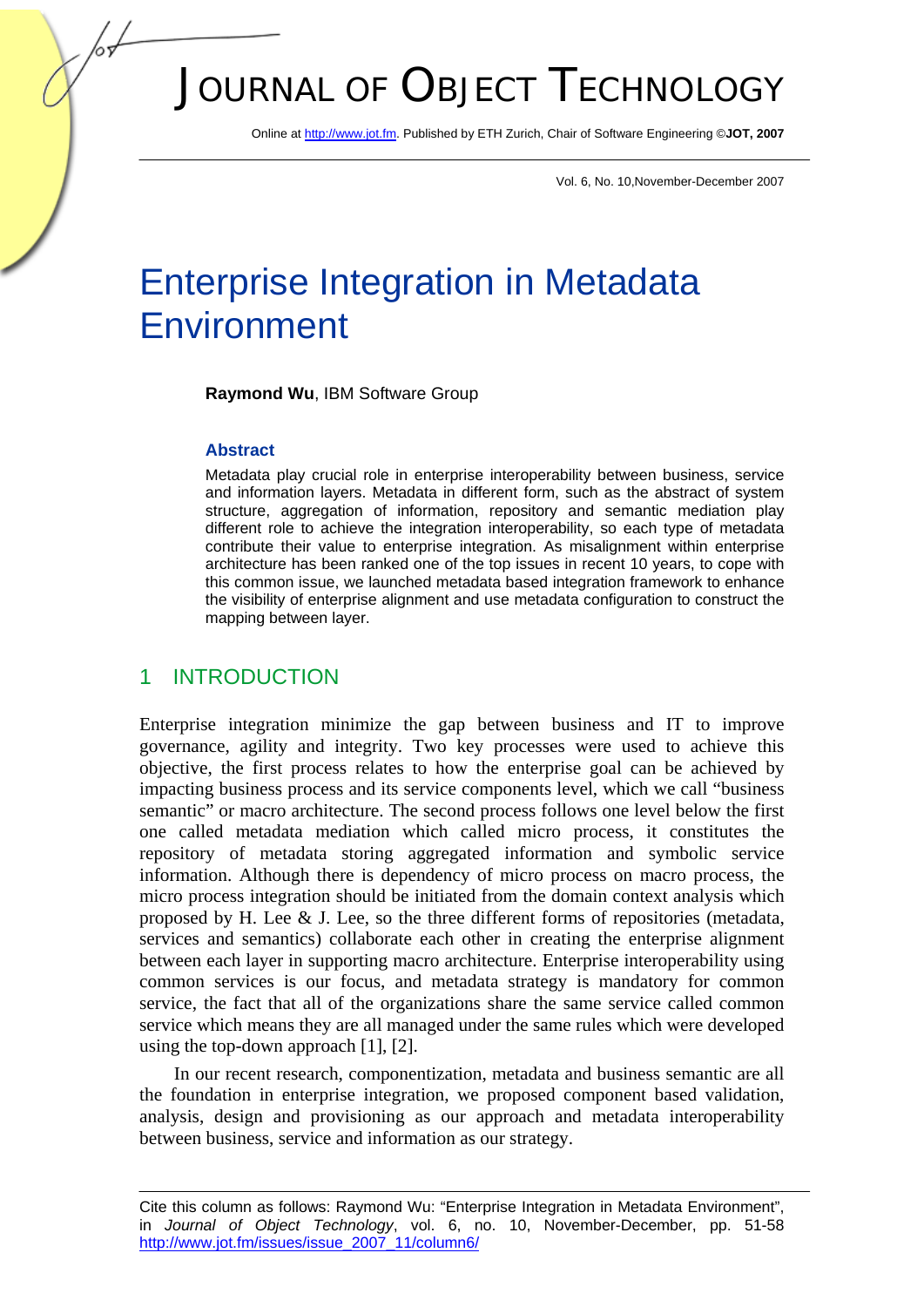In our enterprise integration roadmap, we start from the decision-making process of business component selection to derive the service components and physical elements. In decision stage, group decision take each individual opinion and their role's weight under "political model driven" to validate either enterprise component or component required by a business scenario. Followed by the political model decision, we takes the validated components and continues the service component transformation, we term "rational model driven" and is grounded in objectives, alternatives, consequences and optimality. In this stage we use a parsing technique to analyze the use case and break into service components at an atomic level. We therefore, work on the micro process of component level interoperability and their aggregation. So once the vertical skeleton and service extension are built, the interoperability reflected from the business layer has the capability of integrating cross-organization and cross-geographical constraints, as fully transparent services become possible if each system or organization follows an industry standard by using metadata strategy and an industry framework.

#### 2 LITERATURE REVIEW

C. Foste et al. indicated metadata has a key role to play in allowing systems to be built and automated. A management system composed of multiple distributed components implements a service such as content validation, transcoding, search or generation; and relies on metadata information to achieve success [3]. In our metadata strategy, service components derived from business use case are the mediation between business and technical element which integrate all business semantic, interfaces and technical configuration into a logical component, initially all the service components are in atomic level [4] [5] and these are achievable by metadata. This explain why we build the enterprise integration on top of metadata foundation. S. Melnik (1999) proposed a universal interface which avoids silos in models and languages, the generic interoperability framework developed to facilitate integration of heterogeneous information systems [6] and this is the foundation of our common services approach. Based on this common framework, we can build the component of both functional and non-functional by using industry standard.

DSouza specified the standard and common component as followed - to manage models of large scale, a coherent modeling architecture is required, with standard ways to describe shared concepts, rules, patterns, frameworks, mappings, and generators. [7]. M. Schmalz argued that database schema and application code can be efficiently derived from various types of schema representations, particularly the relational model, and supports comparison of a wide variety of schema and code constructs [8]. According to L. Yu et al., an obstacle to software reuse is the large number of major modifications that frequently have to be made as a consequence of dependencies within the reused software components. Component base implementation is the foundation in coping with this bottleneck [9].

Thus, the determination of Common Services and Composite Services is a use cases driven parsing process, the purpose of the parsing iteration process is trying to find out the common areas and dependency between services. The determination of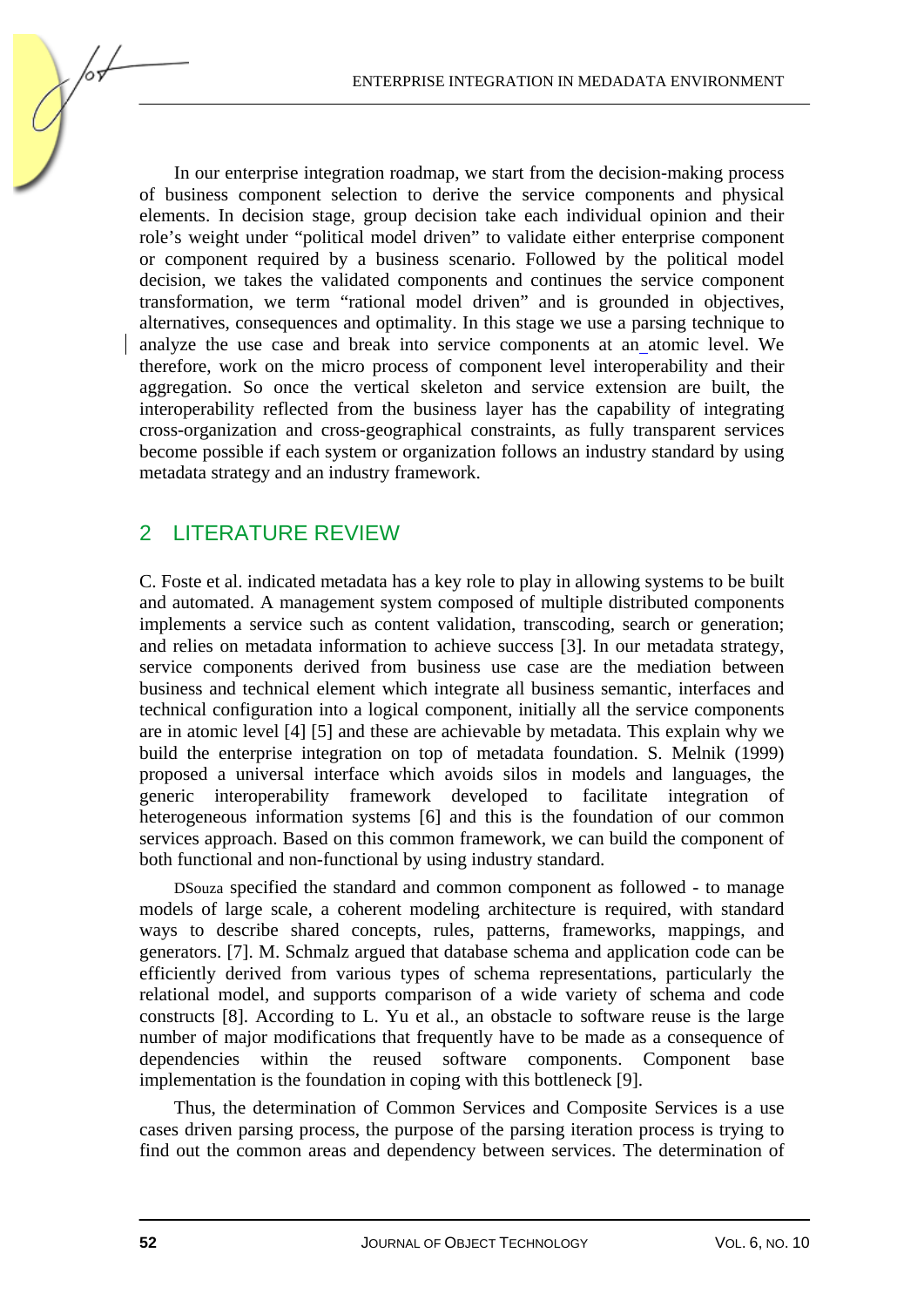common component and service aggregation, as mentioned, is through the parsing process using use case driven model.

### 3 INTEGRATION FRAMEWORK

To cope with the enterprise integration issue, our priority is a parallel process between architecture strategy and implementation roadmap, we proposed four steps META (Method-Evaluation-Technique-Application) approach, the approach applies the strategy (Method) of vertical integration to business decomposition (Evaluation), so once the component is evaluated and validated, we can apply parsing and aggregation (Techniques) in component based implementation and to achieve enterprise and industry virtualization (Application). Among these four stages, two key processes were used to achieve this integration objective. The first process relates to how the enterprise goal can be achieved by impacting business process and its service components, which we call "business semantic." This process comply with the concept of "separation of concerns" of service-oriented enterprises to impact all of the above elements, it decompose the business block into business component; move forward to a service component through the business modeling process; the reason componentization needed to be the first priority is because visibility and traceability requirements [10]. The second process follows the first one is called "metadata collaboration". It constitutes the repository of metadata storing information and its process in coordinating message between service and data; it thus supports the upper layers, which is the first process, by repository synchronization. The details of these areas and stages are shown in Figure 1.

As mentioned above, the approaches being used in this paper include: i) four stages framework in the enterprise integration life cycle, strategic framework, political validation, rational validation and micro process design, and service provisioning. These are all the key stages in enterprise integration life cycle, as enterprise interoperability is built on the foundation of validation processes of decision, design and provisioning stages. A full virtualization environment, which is our objective, needs to be built on top of the foundation of component design and service transformation process in order to apply the vertical enterprise integration approach to this final stage which is the goal of our research work. The standardization of metadata technology and common services and components are all requirements within this framework [11] [12] [13]. ii) two process in building vertical interoperability which includes: "business semantic injection" which was working on the gap between strategic direction, business, process and service; and "information metadata" which is based on the application of existing metadata theory and repository solution [14]. The integrated solution of coherence of approaches plays skeleton in vertical integration addresses the enterprise gap and is expected to provide further insights into micro process integration across enterprise layers [15].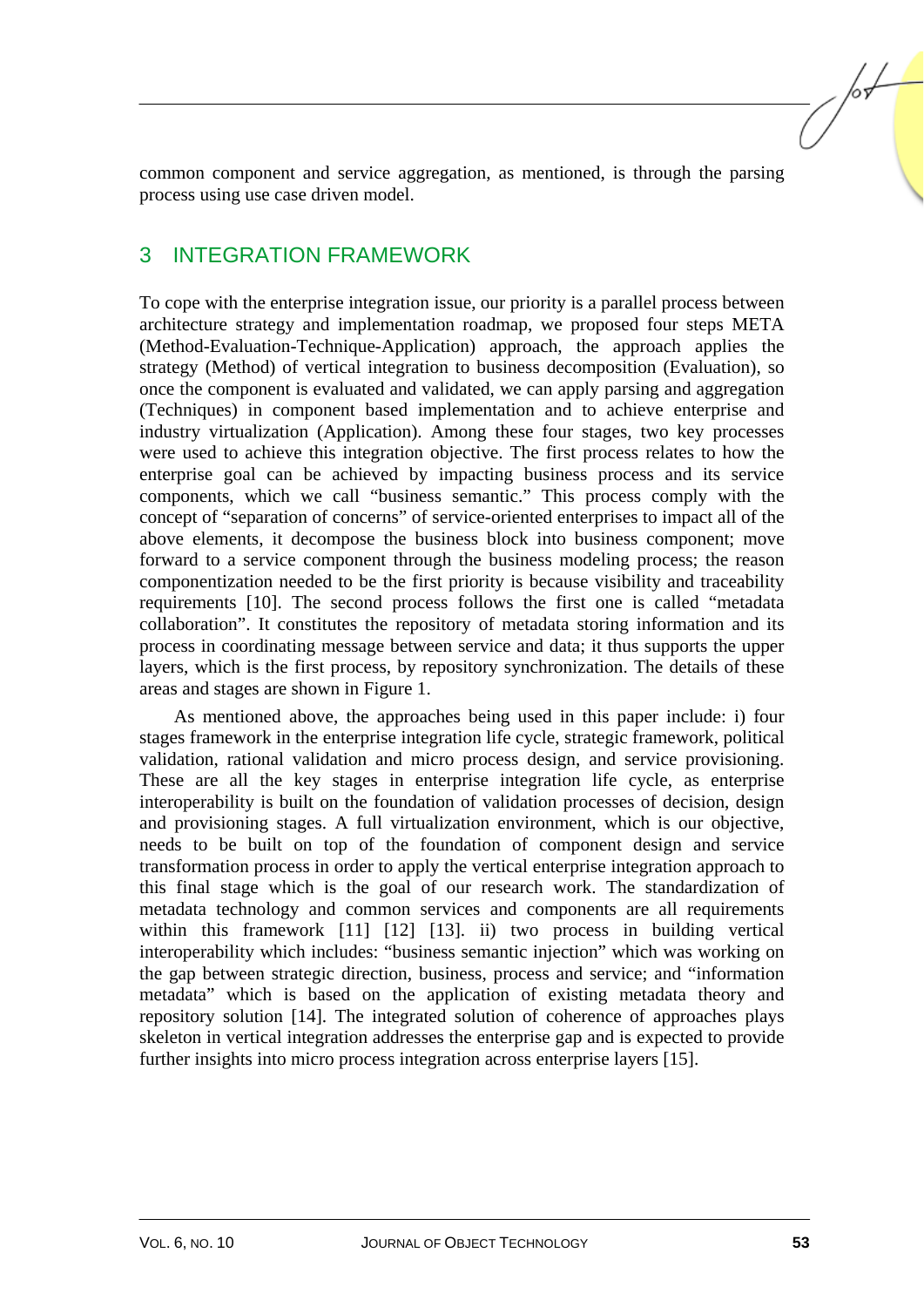ENTERPRISE INTEGRATION IN MEDADATA ENVIRONMENT

#### INTEROPERABILITY MODEL FRAMEWORK

To extend the concept of metadata interoperability by using a mathematical model, we take the output from each layer denoted by a capitalized alphabetical letter (**D**: direction, **B**: business, **P**: process, **S**: service, **I**: information). In decision and analysis stage, the alignment interoperability between B, S and I is formed with micro referential integrity occurs in each layer with a loosely-coupled alignment between bs-i, where D and P are no more exist as they became part of B and S individually, the reasons are: 1) the ontology allows architects to apply d-b as a business-driven topdown approach or p-s as a service-driven bottom-up approach, however metadata is needed to coordinate the service layer by metadata repository. 2) the concatenation between B-S-I in micro process forms a reuse foundation within enterprise and industry, the standard metadata framework within industry share the repository for those common components (business, service and information) for enterprise to implement and integrate within the industry, so the service virtualization become possible. Micro process interoperability is the key in component based integration, and this concept is shown in Figure 2.

The micro process integration was initiated by the domain context analysis process, the reason is each domain analysis produces one or many service dimension which requires support from metadata and component coherence, this differentiate our approach from conventional approach as usually in conventional design, either the micro process is missing or they are not appear in the early stage.

#### 5 SEMANTIC METADATA ANALYSIS

The semantic analysis concept was applied in supporting the theory of vertical integration, so the analysis of the scenario and the semantic extraction of noun and verb form the common components in process, object and interface as domain asset [16]. The semantic analysis extract noun and verb from atomic services and form lists like this, in the semantic repository, noun list store customer name, id, phone, account number, status and verb list store, open account (type), check non-exist (db), create account (type), credit check (code). Once the semantic analysis work is done and both verb and noun list are stored in semantic repository, an asset validation of common objects need be done before further development in vertical (downward) direction, asset validation is a process for duplicate check, merge and final decision before all of these common objects become valid to stay in semantic repository for reuse. The three different types of repositories (metadata, services and semantics) collaborate each other; the strategy of "enterprise vertical integration" was based on the processes which build up these repositories in early stage, and the methods in achieving interoperability between repositories in later stage, the fact that all of the organizations share the same service means they are all managed under the same rules which were developed using the top-down approach. As all of the organizations share a common protocol to communicate their semantic rules, the integration effort can be eliminated and interoperability can be enhanced through this topology once the semantic communication has been fully developed [17], [18]. Each service component was a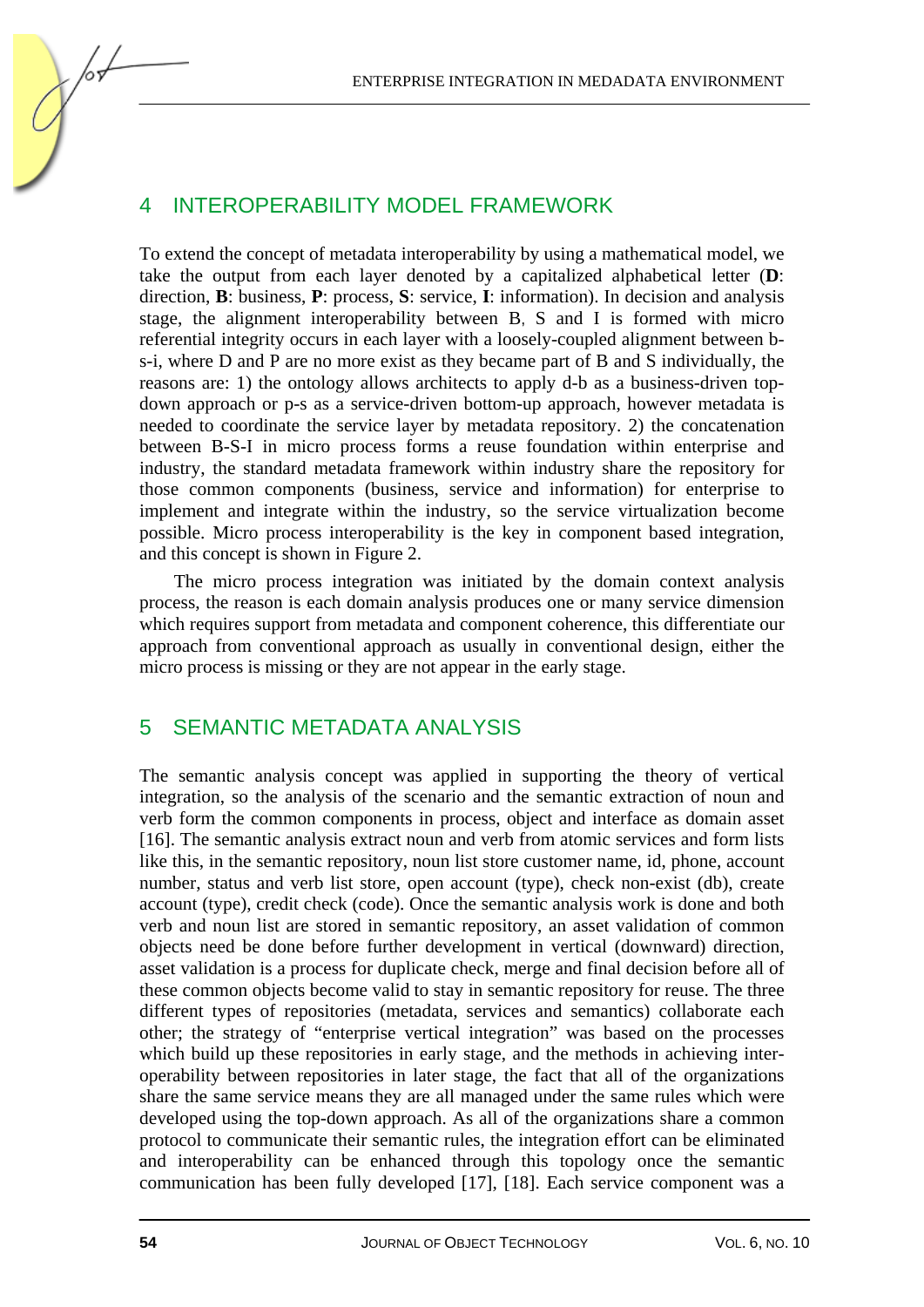unique common component which performs a well-defined, specific task inside a particular business area; the critical process of "semantic injection" and "metadata aggregation" enabled the service component's capability in mediating the interoperability of each vertical element in coping with each business change or adds-on in a fast development environment. The governance of operability between business and IT need to configure existing services within a newly configured active map in each change which is the selected business components in achieving a particular business activity, this need to be done by using graphic mode, however in case that existing service component cannot provision full function of a new business requirement and need to develop new service component, this need be done in a design mode with manual linkage to business process and metadata repository.

#### 6 CONCLUSION

The concept of "enterprise vertical integration" covered many aspects of technology and knowledge which we already discussed, the issue was from misalignment of business and IT, so the business context and semantics cannot effectively impact IT development and cause all development, change and maintenance very difficult. Metadata coordination in component based design is the first step we like to propose to achieve both of our architecture strategy and integration roadmap. The lack of interconnectivity between context, semantics, service and data is the tactical issue with the clear implication that enterprise architecture needs a robust micro-mechanism of semantic messaging and metadata to coordinate across layers. In this way the strategic direction will then have an opportunity to impact the business process to streamline successful services and information components.

The nature of "enterprise vertical integration" differentiate itself from traditional integration from what we saw was not "architecture layer", instead we saw how business context and semantics transform into service component and communicate with metadata through micro componentization process, this transformation totally change our concept from previous layer-to-layer integration to components' collaboration. The enterprise integration life cycle consists validation, analysis, design and virtualization. Enterprise interoperability is built on the foundation of metadata and component based design, we applied both macro and micro process in constructing the foundation, we further aggregate the component into common component and aggregation services. This encompasses component-based design and interconnectivity, transformation of service aggregation through rule-based design, service provisioning in a particular dimension and service virtualization.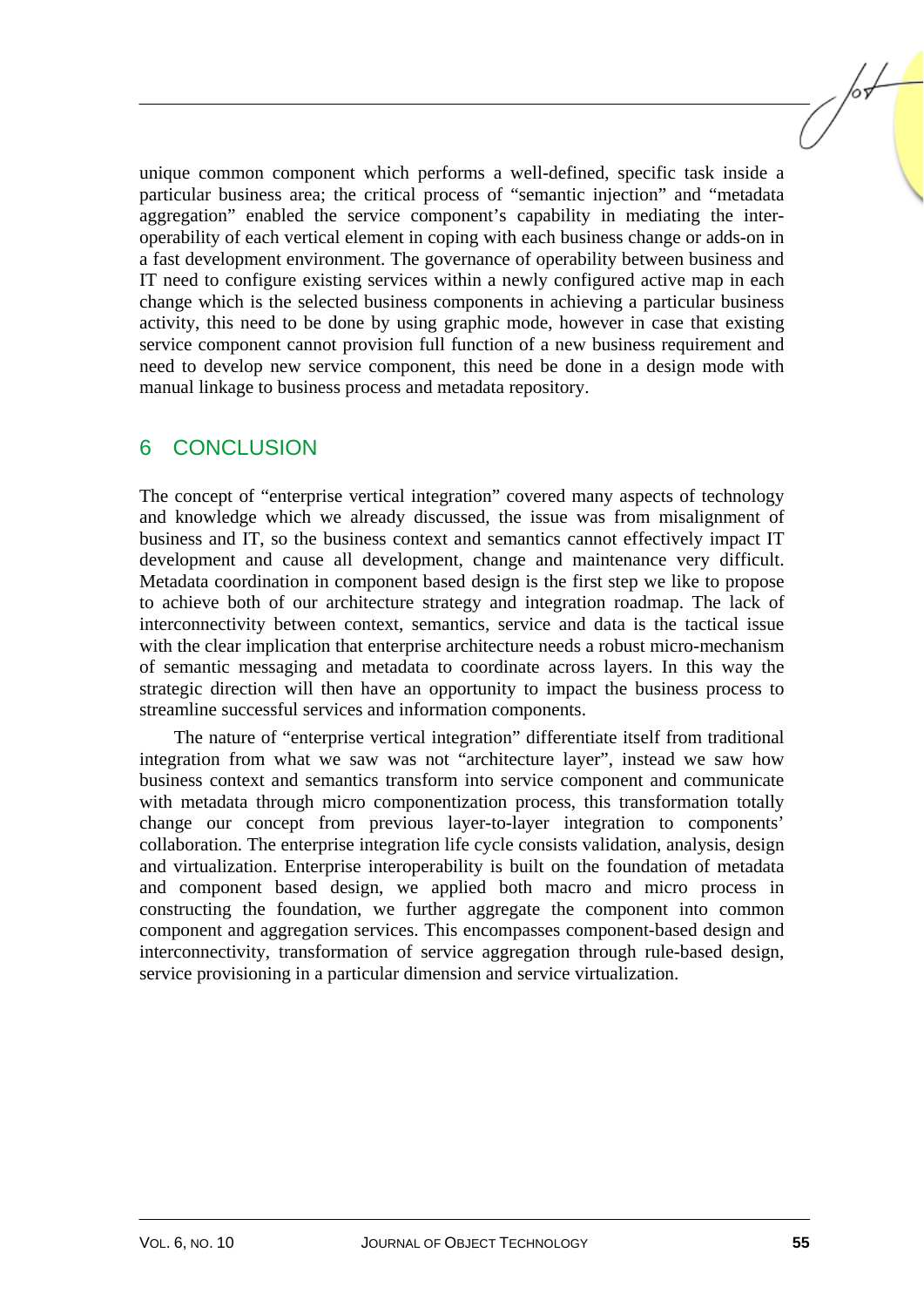

Figure 1 – META approach

**Method**



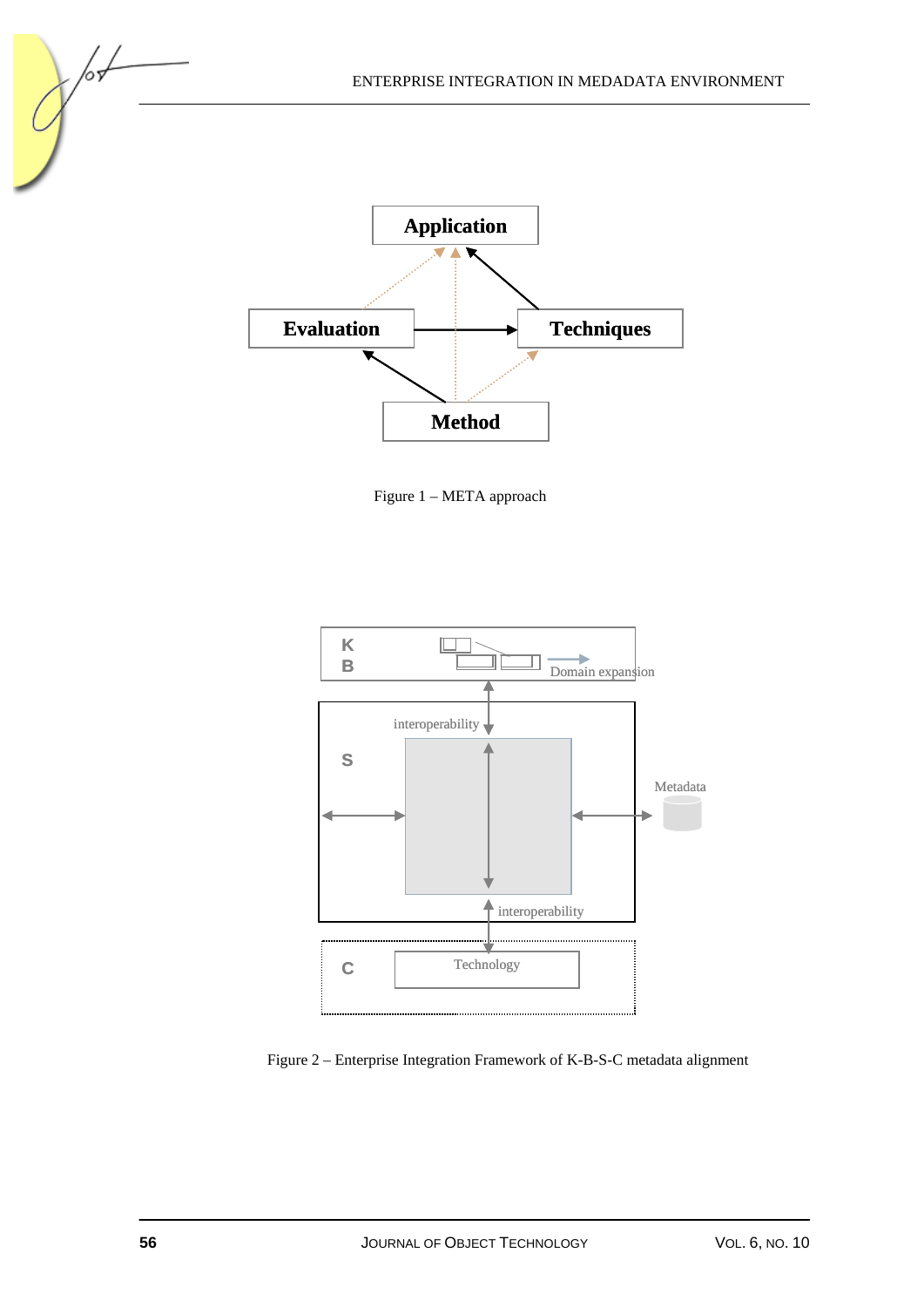#### **REFERENCE**

- 1. Heeseok Lee and Jae Lee (2006), "Analyzing Business Domain: A Methodology and Repository System", Korea Advanced Institute of Science and Technology
- 2. C. Wagner, K. Cheung, R. Ip, S. Bottcher, (2006), "Building Semantic Webs for egovernment with Wiki technology", Electronic Government, an International Journal 2006 - Vol. 3, No.1 pp. 36 - 55
- 3. C. Foster, P. Stentiford, (1999), "Metadata The Key to Content Management Services, Proceedings of the Meta-Data", The third IEEE Meta-Data conference
- 4. M. Staab, N. Stojanovic, R. Studer, and Y. Sure, (2001), "Semantic Portal The SEAL approach. to appear in: Creating the Semantic Web.", MIT Press
- 5. O. Valkeapää and E. Hyvönen, (2006), "Semantic Annotation with Browser-based Annotation Tool", 1st Asian Semantic Web Conference
- 6. Sergey Melnik, (1999), "Generic Interoperability Framework", Distributed and Parallel Databases Journal 1999
- 7. DSouza,(2001)," Model-Driven Architecture and Integration Opportunities and Challenges", Kinetium
- 8. M. Schmalz, 2003, "EITH A Unifying Representation for Database Schema and Application Code in Enterprise Knowledge Extraction" , 22nd International Conference on Conceptual Modeling
- 9. L. Yu, (2005), "Categorization of Common Coupling in Kernel-Based Software," 43rd ACM Southeast Conference, 2005
- 10. M. Lytras, (2006), "The Semantic Electronic Government: knowledge management for citizen relationship and new assessment scenarios", Electronic Government, an International Journal 2006 - Vol. 3, No.1 pp. 5 – 17
- 11. Tannenbaum. Metadata Solutions: (2001), "Using metamodels, repositories, xml, and enterprise portals to generate information on demand", Addison Wesley Professional, Boston, MA
- 12. Dublin Core. (1997), "Dublin Core Metadata Element Set", Version 1.1: Reference Description, http://purl.org/dc/documents/rec-dces-19990702.htm
- 13. Maedche, S. Staab, N. Stojanovic, R. Studer, and Y. Sure. (2001), "Semantic Portal - The SEAL approach. to appear in: Creating the Semantic Web. D. Fensel et al.", MIT Press, MA, Cambridge
- 14. Lassila. (1998), "Web metadata: A matter of semantics", IEEE Internet Computing, 30-7 http://www.uie.com/

 $\sqrt{\frac{1}{2}}$